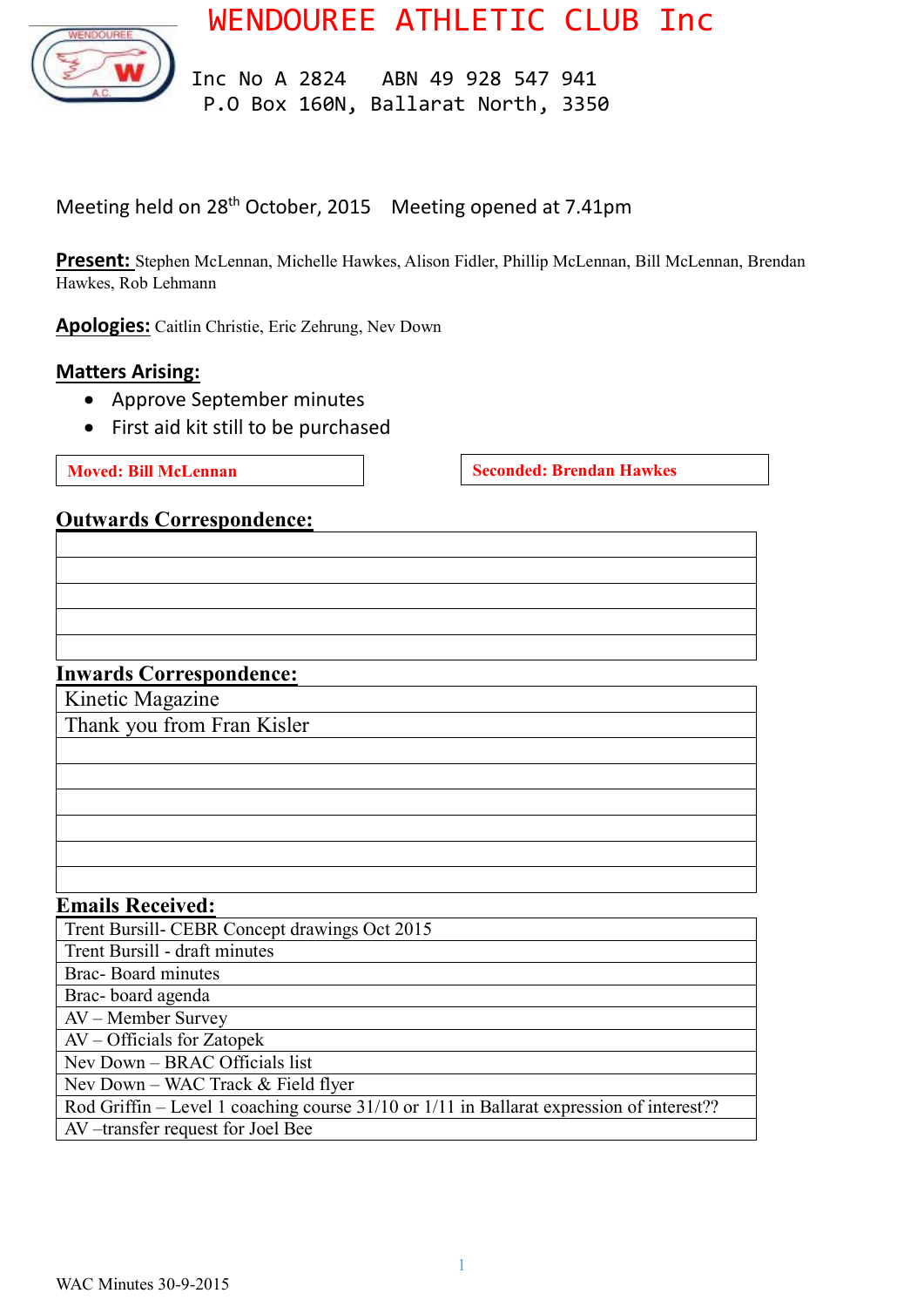## **Accounts For Payment:**

| <b>Name</b> | <b>Item</b>   | <b>Amount</b> |
|-------------|---------------|---------------|
| <b>NIL</b>  |               |               |
|             |               |               |
|             |               |               |
|             |               |               |
|             |               |               |
|             |               |               |
|             | <b>Total:</b> |               |

**Moved: Seconded: Seconded:** 

# **Treasurers Report:**

**Moved:** Alison Fidler **Seconded:** Brendan Hawkes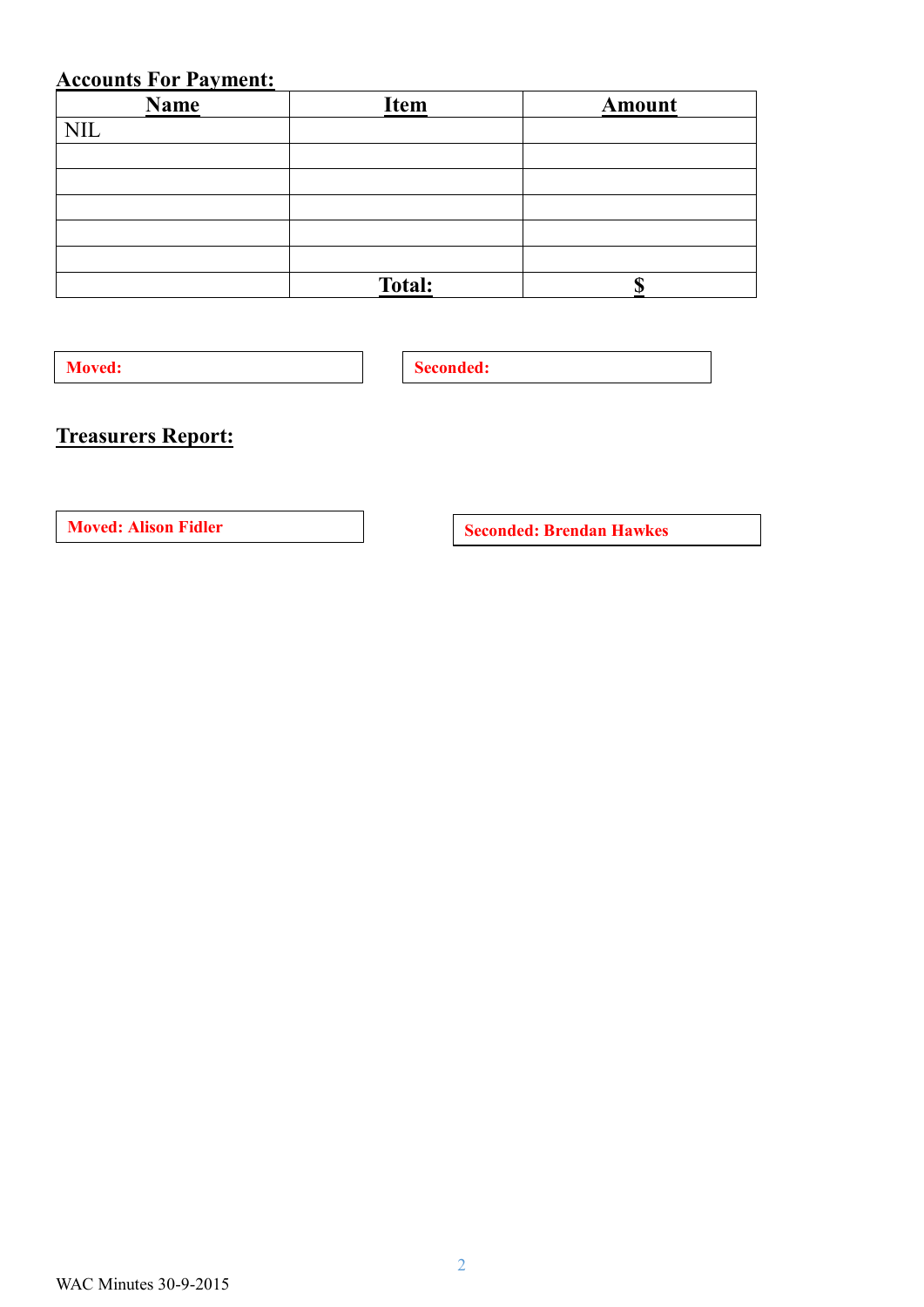### **Reports:**

#### **Financial Report** - (Alison Fidler)

Alison and Brendan went to Bendigo Bank and opened short term investment.

#### **Social Report -** (Rob Lehmann)

BBQ on the first week of track was a huge success. Next one planned for the 14/11. Start to look at where to have our Track end of season awards night and when to have it. 30<sup>th</sup> January is most likely at this stage. Check out Yatch club, Golf house, Freight, Ballarat Golf club???

#### **Fundraising report -** (Steve McLennan)

Little Aths BBQ is going very well. We have had some seniors to help out with the BBQ. Alison, Narelle and Rob have been great. As well as some grandparents Gordon, Rick and Judy.

#### **Woady Yaloak Report -** (not here)

Had a couple of their junior athletes register with the club

#### **BRAC Report -** (Steve McLennan)

Invitation athletes that have done their 3 invitation weeks will now be charged \$10 for seniors and \$5 for juniors.

#### **Track Report -** (Bill McLennan)

From an officials point of view good numbers and great to see the Wendouree dominating.

#### **Junior Report -** (Michelle Hawkes)

It is very busy on a Friday. Our new equipment is great High jump mat, bar, stands , turbo javs, BBQ going well and heaps of kids about 280.

#### **Cross Co**u**ntry Report – (**Michelle Hawkes)

Need to have a wrapped up for the previous season. Wednesday  $11<sup>th</sup>$  November 7.30pm.

**Moved: Michelle Hawkes Seconded: Bill McLennan**